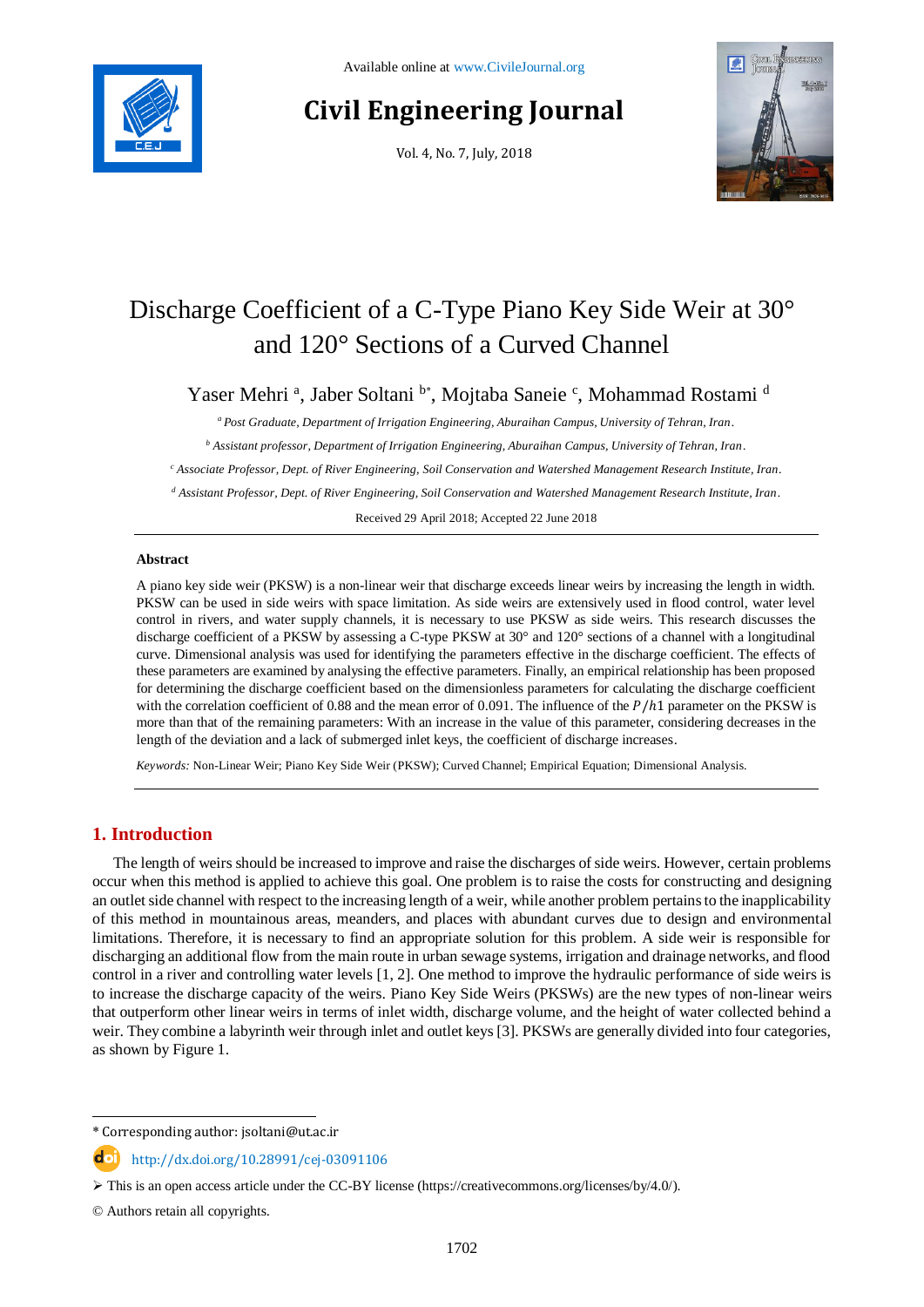

**Figure 1. Types of PKSW [4]**

Studies have generally focused on rectangular or triangular weirs in a direct channel. Only a handful of studies are conducted on side weirs in curved channels and meanders, while research results are not appropriate for curved channels [5]. Agaccioglu and Yüksel [6] have studied a sharp-crested side weir in a curve channel and presented an empirical relation for rectangular sharp-crested side weirs in a curved channel. Coşar and Agaccioglu [7] have used a triangular side-weir in a curved channel and studied the hydraulic features of the weirs in a curve. Agaccioglu et al. [8] have studied and analyzed the impact of a side weir at the 30° section of a curve on a sediment bed scour. Kaya et al. [9] have used a semi-elliptical weir in a direct channel as a side weir. Emiroglu and Kaya [10] have evaluated the flow rate coefficient of a trapezoidal labyrinth side weir in a direct main channel with varied dimensions and cross-sections. Vatankhah [11] has conducted an analytical and mathematical analysis on the water surface profile as well as on a side weir in a channel with trapezoidal cross-sections. Vatankhah [12] also carried out an analytical and mathematical analysis on the water surface profile and the discharge capacity of a sharp-crested rectangular side weir in a channel with an elliptical crosssection. Azimi and Shabanlou [13] numerically studied the flow pattern in a triangular cross-section channel for a rectangular side weir.

Aydin and Emiroglu [14] have evaluated the capability of numerical models in predicting flow conditions through the numerical simulation of a labyrinth weir in a direct channel. Tiwari and Sharma [15] have studied the turbulent kinetic energy in the upstream of the piano key weir. Ghasem Zadeh et al. [16] used the FLOW 3D software to simulate the flow through a paino key side weir in straight channel. The flow 3D software was used for numerical analysis. Firstly completed a physical model study to evaluate discharge vs. head relationships of PK weirs. In this study, was compared the Stage discharge relation of the experimental model and 3D flow numerical simulations. Results show that the CFD model was able to simulation the stage discharge relation better than of the physical model. Hu, Han, et al. [17] Numerical study of characteristics and discharge capacity of piano key weirs. A comprehensive numerical investigation was performed to better understand the flow patterns of Piano Key weirs (PKW) for different upstream heads, based on the volume-of-fluid model. The results of numerical simulation indicate that, the efficiency of side crests are limited by following factors: the change of side crest flow direction caused by the effect of the longitudinal flow velocity along the inlet keys, submerged flow regime in outlet keys, interference between nappes, and the head loss along the inlet keys, under the conditions of high upstream head, which eventually leads to the decrease in discharge efficiency with an increase in the upstream head.

Al-Shukur, et al. [18] Experimental study of the hydraulic performance of piano key weir. In this study, laboratory experiments were performed to evaluate the effects of the weir geometry of a Piano Key Weir (PKW) type B on the discharge coefficient under free flow conditions. Experimental results showed that the most influential parameters for the tested PKW models are the relative length L/W and height difference between up and downstream Pi/Po, both increasing the discharge capacity by 42%. Also the energy dispassion was estimated from the parameter B/P by considering the effect of slope (B the base and P the height) on distance of hydraulic jump formation. Then, the PKW angle which makes it an energy dissipater itself has been selected. Experimental data were used to develop empirical formula based on dimensional analysis technique and the statistical software SPSS. This formula, having a coefficient of determination of (R²=0.984), is used to find the discharge coefficient during free flow condition. Mehboudi, et al. [19] Experimental study of discharge coefficient for trapezoidal piano key weirs (TPKW). In this experimental study, geometrical parameters of TPKW models were varied under different flow conditions and effects on discharge coefficient (Cd) were investigated. The Cd values were found to be mostly influenced by L/W whereas Wi/Wo had the least effect. Results also showed that TPKW has higher discharge efficiency in comparison with RPKW. This was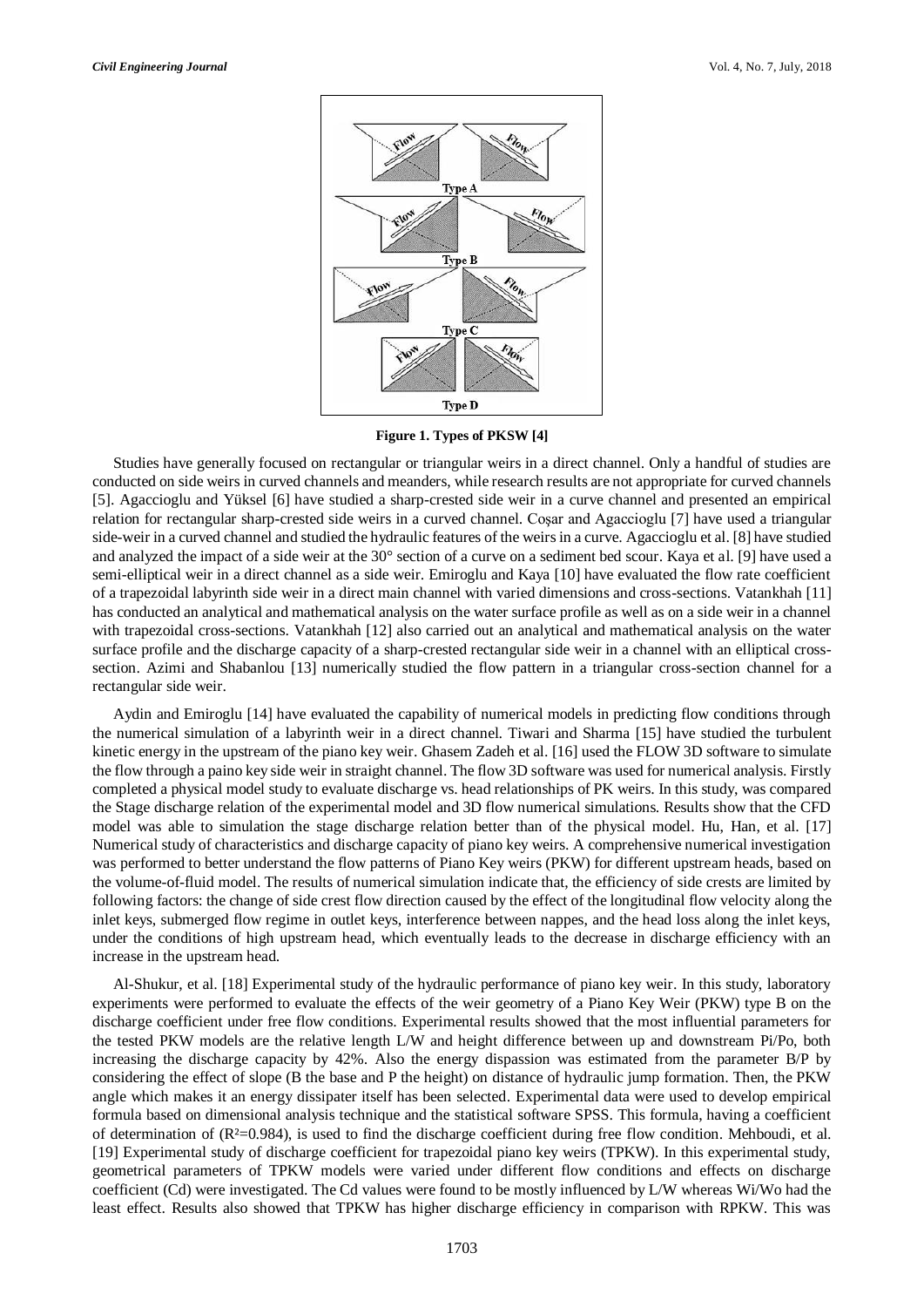believed to be related to formation of an "interference wedge" over the TPKW. Finally, quantitative values for distinguishing three flow regimes (i.e. nappe, transition and submergence) as well as criteria for design of TPKW are proposed.

The present research aims to evaluate the discharge coefficient of a PKSW at 30° and 120° sections of a curve, thereby proposing an empirical equation to determine the discharge coefficient of the weirs by comparing the results and selecting the appropriate weir.

#### **2. Materials and Methods**

#### **2.1. Side Weir Principles**

Equation 1 shows the differential equation governing the spatial variable flow with flow rate reduction:

$$
\frac{dy}{ds} = \frac{S_0 - S_f - (\frac{Q}{gA^2})(\frac{dQ}{dx})}{1 - (\frac{Q^2b}{gA^3})}
$$
(1)

Where s is the transverse axis of the side weir gap,  $S_0$  is the main channel gradient,  $S_f$  is the energy gradient, Q is the main channel flow rate,  $dQ/ds = q$  is the flow rate of the width unit of the side weir, and y is the flow level changes. DeMarchi [20], made some assumptions which solved the flow over side weir analytically. Ignoring the friction and assuming constant specific energy along lateral weir are the main assumptions made by him. Based on these assumptions  $dE/dX = q$ , he presented the equation by solving analytically. The flow rate in the width unit of the side weirs can be shown in Equation 2.

$$
q = \frac{-dQ}{ds} = C_d \frac{2}{3} \sqrt{2g} (h - p)^{\frac{3}{2}}
$$
 (2)

Where  $dQ/ds$  equals the changes of flow rate in the width unit of side weirs, Q is the total flow rate in the main channel,  $c_d$  is the flow rate coefficient (De-Marchi coefficient), g is the acceleration of gravity, h is the water height on the weir, and P is the weir height. Table 1 shows some of the equations for calculating the weir discharge coefficient. Equation 3 shows the parameters effective in the discharge coefficient of the PKSW.

$$
C_d = f(b, h_1, V_1, L, g, S_0, \Psi, \nu, \sigma, r_c, \rho, P, n, p_d, l, w_i, w_o, B, S_{in}, S_{out}, \alpha)
$$
\n(3)

Where  $C_d$  is the weir discharge coefficient, b is the channel width,  $h_1$  is the depth of flow on the upstream edge of the weir,  $V_1$  is the flow velocity on the first edge of the weir, L is the weir gap width, g is the acceleration of gravity,  $S_0$  is the channel gradient,  $\psi$  is the angle of the flow deviation,  $\nu$  is the kinematic viscosity,  $\sigma$  is the surface tension,  $r_c$  is the channel radius from the central axis of the channel,  $\rho$  is the flow density, P is the total height of the weir, n is the Manning coefficient of the weir,  $P_d$  is the weir base, l is the effective length of the weir,  $w_i$  is the width of the inlet key,  $w_0$  is the width of the outlet key, B is the length of the weir along the flow,  $S_{in}$  is the gradient of the inlet key,  $S_{out}$  is the gradient of the outlet key,  $\alpha$  is the angle of the PKSW. Borghei et al. [21] have shown that the effects of Manning coefficient and gradient were low; they were negligible in the discharge coefficient of side weirs and could be overlooked. As the depth of the flow on the weir was considered to be over 30 mm, surface tension could also be overlooked.

In this research,  $S_{in}$  and  $S_{out}$  were considered identical for all the weirs. Studies show that they have no impact on the discharge coefficient of the weir.  $w_i/w_0 = 1$  was considered in the weir design. The weir effective length is a function of the weir gap width, as 5L=l for all models. Therefore, Table 1 shows the equations presented by researchers on the discharge coefficient.

$$
C_d = f(b, h_1, V_1, L, g, r_C, \rho, P, p_d, B, \alpha)
$$
\n(4)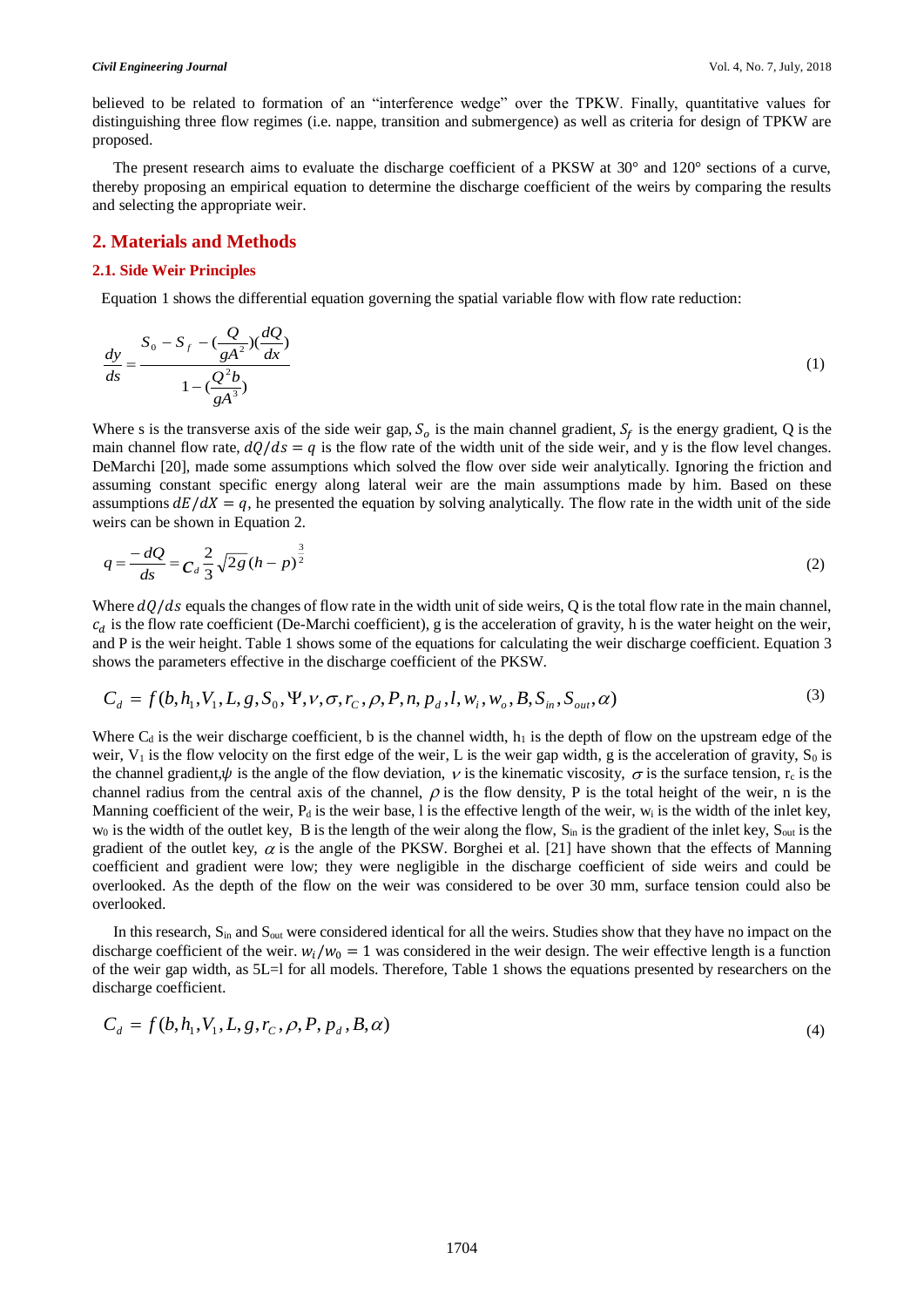| $\mathbf{N}\mathbf{0}$ | <b>Discharge Coefficient</b>                                                                                                                                                                                                          | <b>References</b>               |
|------------------------|---------------------------------------------------------------------------------------------------------------------------------------------------------------------------------------------------------------------------------------|---------------------------------|
| 1                      | $C_d = 0.866 \left( \frac{1 - F_1^2}{2 + F_1^2} \right)^{0.5}$                                                                                                                                                                        | Subramanya and Awasthy [22]     |
| 2                      | $C_d = 0.432 \left( \frac{2 - F_1^2}{1 + 2F_1^2} \right)^{0.5}$                                                                                                                                                                       | Nandesamoorthy and Thomson [23] |
| 3                      | $C_d = 0.485\left(2 + \frac{F_1^2}{2} + 3F_1^2\right)^{0.5}$                                                                                                                                                                          | Hager [24]                      |
| $\overline{4}$         | $C_d = 0.81 - 0.6F_1$                                                                                                                                                                                                                 | Ranga Raju et al. [25]          |
| 5                      | $C_d = 0.33 - 18F_1 + 0.49 \frac{P}{h}$                                                                                                                                                                                               | Singh et al.[26]                |
| 6                      | $C_d = 0.7 - 0.48F_1 - 0.3\frac{P}{h} + 0.06\frac{L}{h}$                                                                                                                                                                              | Borghei et al. [21]             |
| 7                      | $C_d = 0.96 - 0.0612F_1 + 0.5135F_1^2$                                                                                                                                                                                                | Cosar and Agaccioglu [7]        |
| 8                      | 4.38<br>$\left(1.3(\frac{p}{h_1})^{4.07}+1.07(\frac{L}{b})^{1.81}-\right.$<br>$C_d = 0.432 + 0.016 \left  0.65.95(\frac{L}{R_c})^{2.65} + \right.$<br>$\left[0.007\left(0.72+\sin{\frac{a}{4}}\right)\right]^{13.15}+1.09F_1^{0.955}$ | Agaccioglu et al [5]            |

#### **Table 1. The equations for calculating discharge coefficient**

#### **2.2. Dimensional Analysis**

In principle, dimensional analysis refers to the categorization of effective variables, reduction of the number of variables effective in terms of physical phenomena, and their conversion into fewer dimensionless groups of the same variables in a physical phenomenon. All physical quantities can be expressed in terms of several main dimensions.

#### **2.2.1. Buckingham Theorem**

This theorem expresses that *n* quantities of  $x_1, x_2, \dots$  and  $x_n$  effective in a physical phenomenon can be shown as  $(n-m)$  dimension group of that quantity. M is number of the main dimensions required for the dimensional display of quantities. Dimensionless groups are shown by Π. Therefore, the following function:

$$
f_1(x_1, x_2, x_3, \dots, x_n) \tag{5}
$$

Can be expressed by Equation 6.

$$
f_1(\prod_1, \prod_2, \prod_3, \ldots, \prod_{n-m} )
$$
 (6)

Each Π has m repeated quantities encompassing a total m dimensional dimensions. In hydraulics, m generally Equals 3. In general, the forces that may apply on a fluid particle to conduct a dimensional analysis should be selected among the repeated effective parameters. The method of Buckingham was used to calculate dimensionless parameters. For this purpose  $\rho$ , g, and  $h_1$  parameters were selected as the effective repeated parameters. Hence, 10 out of 13 parameters were selected as independent parameters in Equation 4. Using the dimensional analysis, the following dimensionless parameters were obtained:

$$
\prod_{3} = \frac{L}{h_1} \cdot \prod_{4} = \frac{r_c}{h_1} \cdot \prod_{5} = \frac{p}{h_1} \cdot \prod_{6} = \frac{p_d}{h_1} \cdot \prod_{7} = \frac{B}{h_1} \cdot \prod_{8} = C_d \cdot \prod_{9} = \psi
$$
\n(7)

After simplification of the above relation, we will have:

$$
\frac{\prod_{3}}{\prod_{1}} = \frac{L}{b}, \frac{\prod_{3}}{\prod_{4}} = \frac{L}{r_c}, \frac{\prod_{6}}{\prod_{7}} = \frac{p_d}{B}
$$
\n(8)

Finally, the parameters effective in discharge coefficient can be shown by Equation 5 with respect to the above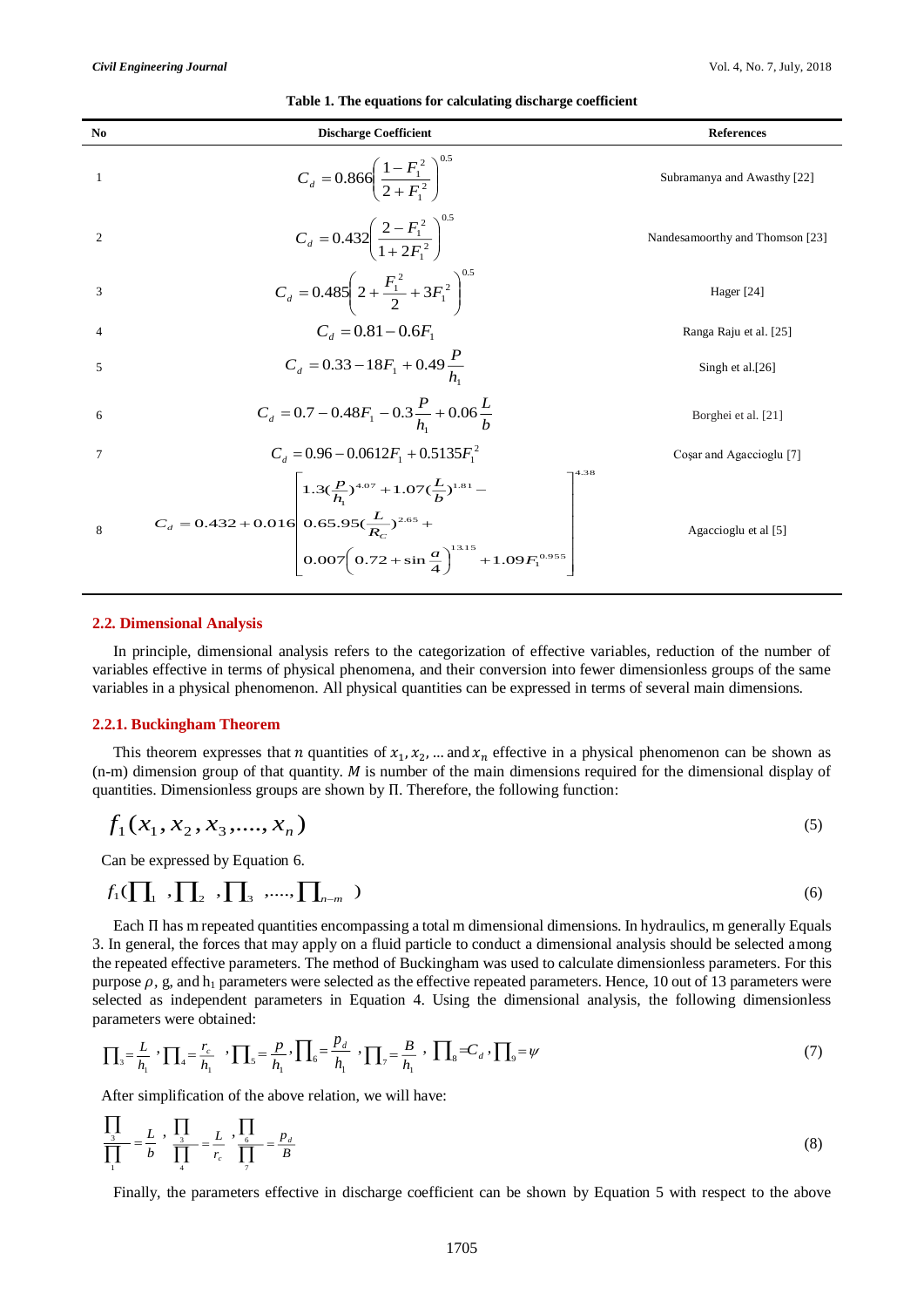relations:

$$
C_d = f\left(\frac{L}{b}, F_1, \frac{L}{r_c}, \frac{p}{h_1}, \frac{p_d}{B}, \psi, \alpha\right)
$$
\n<sup>(9)</sup>

With a view to the earlier studies,  $\psi$  as per Equation 10, is a Froude number and it can be removed from Equation 9.

$$
Sin \psi = \sqrt{1 - \left(\frac{3F_1^2}{F_1^2 + 2}\right)}
$$
(10)

Therefore, Equation 10 can be shown as Equation 11:

$$
C_d = f(\frac{L}{b}, F_1, \frac{L}{r_c}, \frac{p}{h_1}, \frac{p_d}{B}, \alpha) \tag{11}
$$

#### **2.3. Experimental Setup**

All experiments were conducted in a closed-loop rectangular Plexiglass flume with curve 180°. This setup is located in Soil Conservation and Watershed Management Research Institute (SCWMRI), Tehran, Iran. Cross section area of the flume is  $500 \times 500$  mm<sup>2</sup> and the internal radius of the curve is 2 meters. The bottom slop of the canal is 0.001. To uniform the inlet flow, a baffle was used at the entrance of the main canal such that the minimum head loss is observed in the main channel. A C-Type Piano Key Side Weir (PKSW), also known as a lateral weir, is a free-overflow weir set into the side of a channel which allows a part of the liquid to spill over the side when the surface of the flow in the channel rises above the weir crest. The research tests were conducted at 30° and 120° sections of a curved channel. Table 2 shows the channel variables. The tests were designed and conducted on a C-Type PKSW side weir in "based" and "base-free" modes. Table 3 shows the weirs specifications. After flowing into the main channel, water discharges from the reservoir at the angles of 30° and 120° considered in the PKSW and the flow passing the weir is measured by a calibrated rectangular weir in a secondary drainage channel. There was also a triangular weir for measuring the flow rate passing the flume downstream, as the water supply system operated as a closed circuit. In each test, water depth was measured in a mesh consisting of water depth at the edge of the main wall, in the center of the main channel, side channel input and also the water height in the weir a digital depth gauge. A point level meter was used to measure water level profile. Figure 2 shows a C-type PKSW, channel schematic, and weir location.



**Figure 2. Schematic of the experimental setup, a) Plan of canal curve, b) Schematic of the PKSW, c) Schematic of**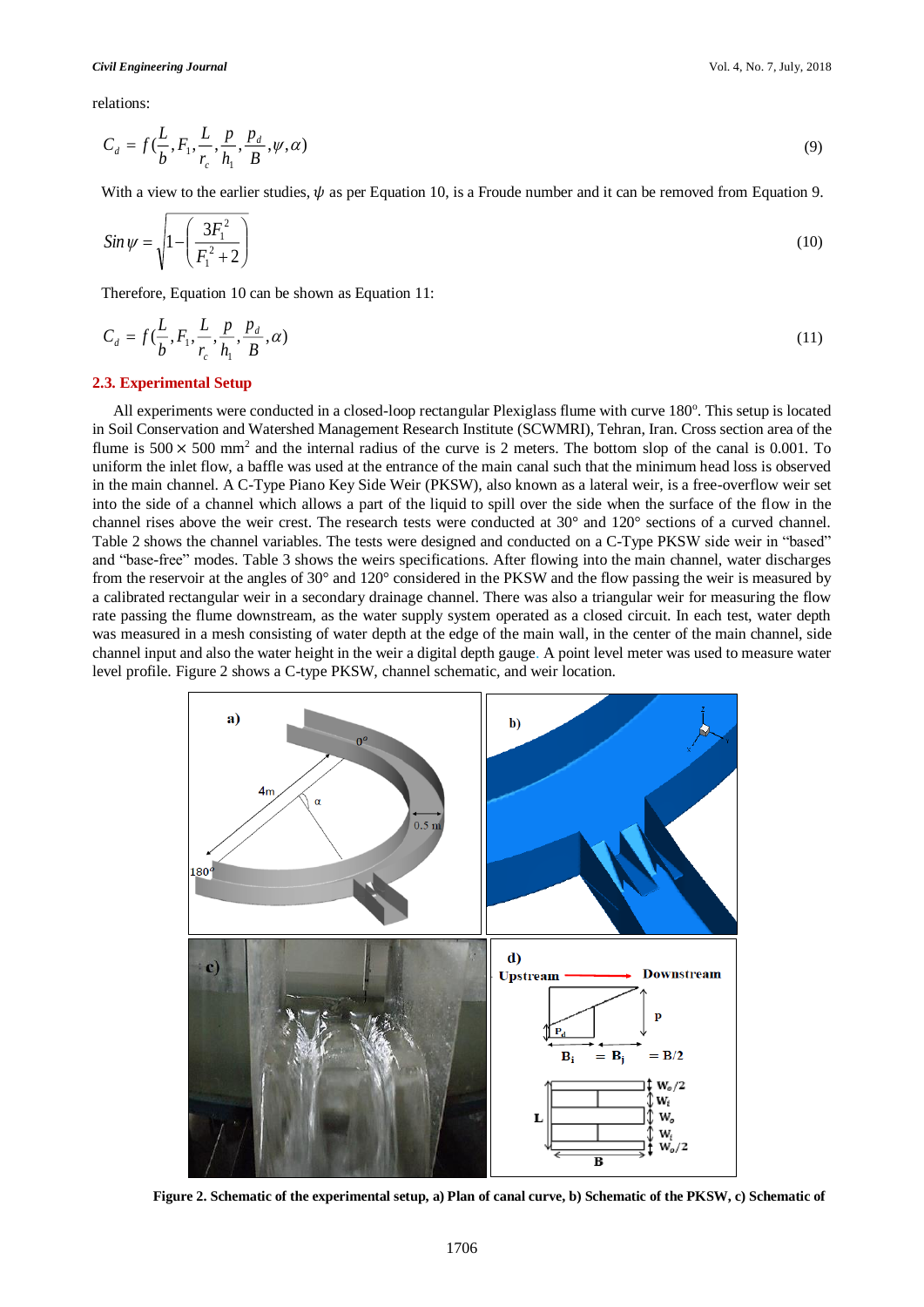#### **the PKSW in the experimental setup, d) Plan of PKSW**

| <b>Variable</b>                            | Range                |  |  |
|--------------------------------------------|----------------------|--|--|
| width of channel(m)                        | 0.5                  |  |  |
| main channel depth (m)                     | 0.5                  |  |  |
| channel slope                              | 0.001                |  |  |
| total discharge $\left(\frac{1}{s}\right)$ | $6.2 - 41$           |  |  |
| Froude number                              | $0.042 - 0.31$       |  |  |
| length (width) of side weir (m)            | $0.15 - 0.25 - 0.35$ |  |  |
| radius of main channel centreline (m)      | 2.25                 |  |  |

#### **Table 3. The models of the C-type PKSW in the research**

| Types of models in simulation | $P_d$ (cm)    | $L$ (cm)   | $W_i = W_0$ (cm) | $P$ (cm) | l (cm)    | B (cm)   |
|-------------------------------|---------------|------------|------------------|----------|-----------|----------|
| 1 to 12                       | 0.0, 3, 7, 10 | 15, 25, 35 | 3 to 8           | 6 to 24  | 75 to 175 | 15.25.35 |

#### **3. Results and Discussion**

#### **3.1. Examination and Analysis of the Results Obtained from the C-type PKSW at the 120° Angle of the Curve**

After installing the C-type PKSW at the 120° angle of the channel curve and conducting several tests using different Froude numbers and various proportions of the dimensionless parameters of  $L/b$  and  $P/h1$ , discharge changes were studied in the side weirs of the PKSW. The results are as follows:

## **3.1.1.** Study of the Changes in the PKW Discharge Coefficient using Varied ratios of Fr,  $\frac{L}{b}$  and  $\frac{P}{h1}$

This research tests the discharge changes in the PKSW using varied Froude numbers. The water depth in the upstream was controlled by changing the downstream slide gate. Figure 3 shows the discharge coefficient of the PKSW in the weir with two dimensionless ratios of  $L/b=0.7$  in proportion to the dimensionless parameter of  $P/h1$  within the range of 0.5–0.9 at an angle of 120°.



**Figure 3. The effect of p/h<sup>1</sup> and Fr parameters on the discharge coefficient at an angle of 120°**

It also shows the effect of Froude number on the discharge coefficient of the weir with the mentioned specifications within the Froude number range of 0.05–0.25 for the PKW. Figure 4 shows the changes in the discharge coefficient under the influence of  $P/h1$  and  $F_1$  on the discharge coefficient of the weir with the specifications of  $L/b = 0.5$ .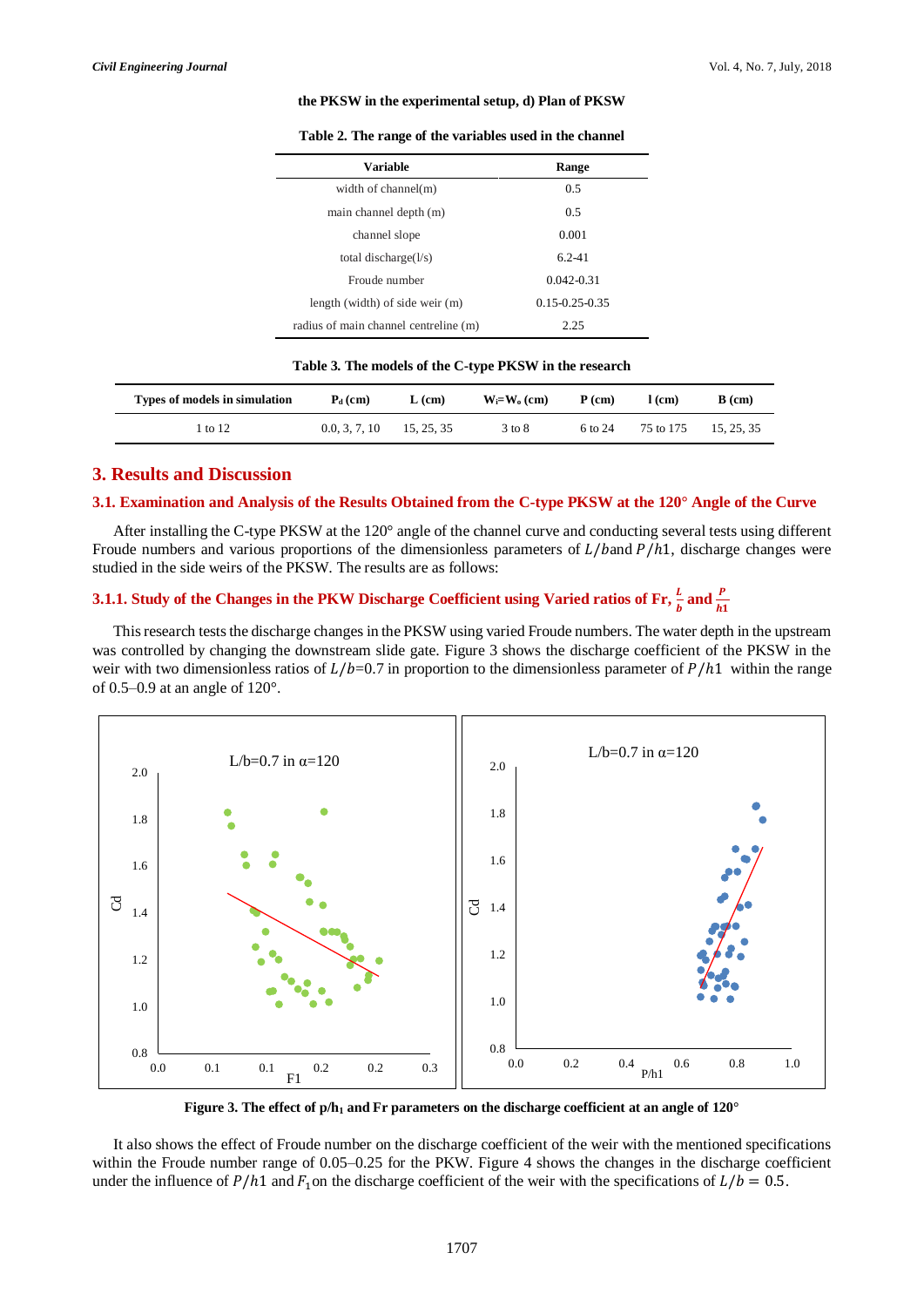

**Figure 4. The effect of p/h<sup>1</sup> and F<sup>r</sup> parameters on the discharge coefficient at an angle of 120°**

Figure 5 shows the changes in the discharge coefficient that were affected by the effective parameters of  $P/h1$  and Fr respectively in  $L/b = 0.3$  and within the ranges of 0.2–0.8 and 0.05–0.25. The determination of the discharge coefficient of the PKSW at an angle of 120° of the curve shows that the discharge coefficient increases with the reduction of the length of the flow deviation and the increase of the secondary flow in the weir inlet. With respect to the submergence of PKSW edges and increases in the flow length,  $P/h1$  reduces with the reduction in the discharge coefficient.



**Figure 5. The effect of p/h<sup>1</sup> and Frparameters on the discharge coefficient at an angle of 120°**

#### **3.2. Examination and Analysis of the Results Obtained from C-type PKSW at the 30° Angle of the Channel Curve**

After installing the C-type PKSW at the 30° angle of the channel curve and conducting several tests using different Froude numbers and various proportions of the dimensionless parameters of  $L/(b)$  and  $P/h1$ , the changes in the discharges were studied in the side weirs of the PKSW. The results are as follows:

## **3. 2.1.** Study of the Changes in the PKSW Discharge Coefficient using Varied Proportions of Fr,  $\frac{l}{b}$  and  $\frac{P}{h1}$

Figure 6 shows the effect of the dimensionless ratio of Froude and  $P/(h1)$  on the discharge coefficient of the weir with  $L/b=0.7$  specifications in the curved channels at an angle of 30°. The figure shows a direct relationship between parameter  $P/h1$  and the weir discharge coefficient this can be attributed to the effect of submergence on the PKSW discharge coefficient. With the  $P/h1$  increasing, all weir keys have an effective role in flow rate discharge and the flow passes freely through all the keys. However, the discharge coefficient reduces with decreases in  $P/h1$ , that is, with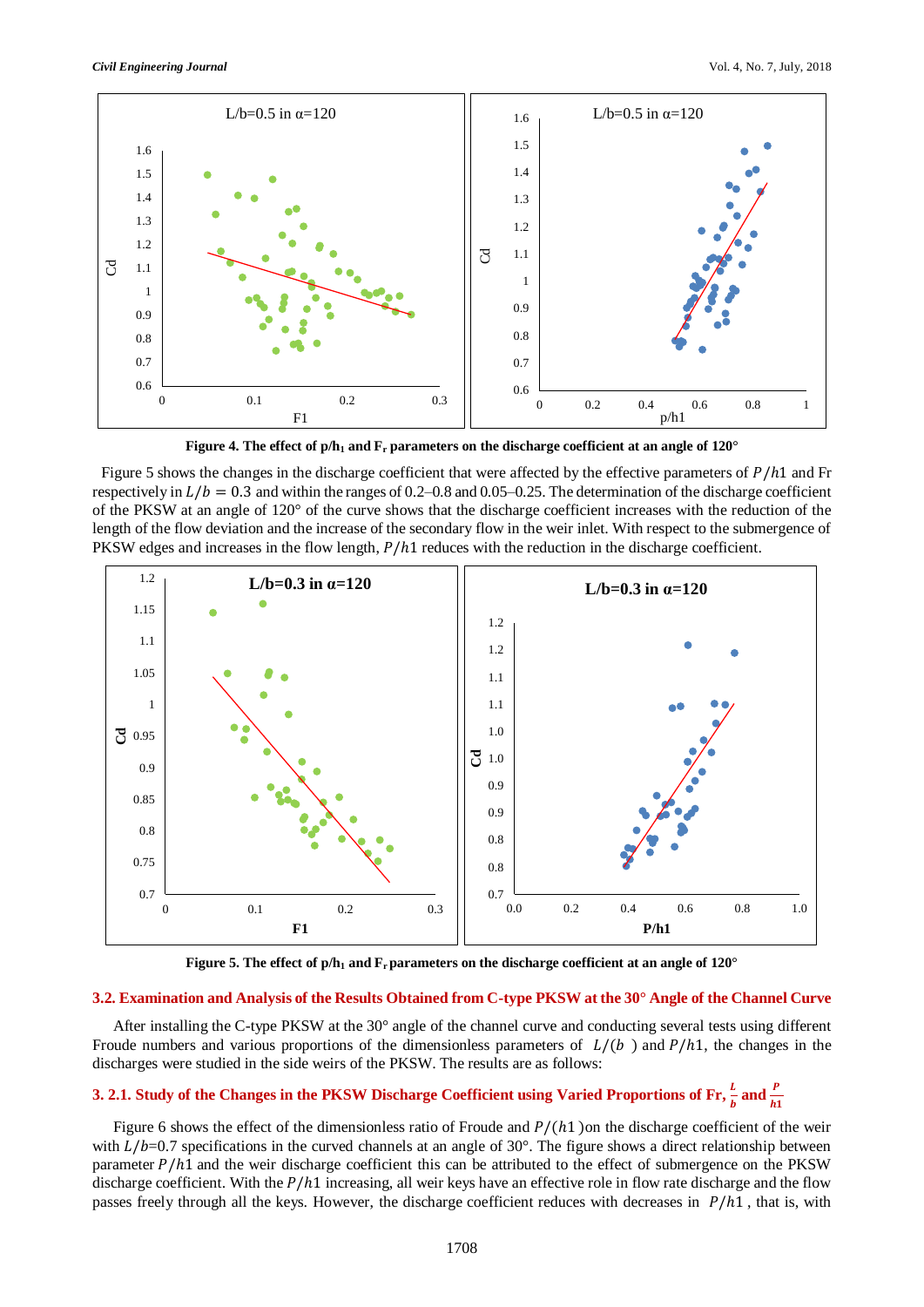increases in the flow depth in the channel.



**Figure 6. The effect of p/h<sup>1</sup> and F<sup>r</sup> parameters on the discharge coefficient at an angle of 30°**

This is owing to the secondary flows, the increases in the flow deviation length, and the increases in submergence in outlet keys and weir edges. This reduces the weir performance and leads to a lack of proper discharge of the weir. Figure 7 shows the effect of  $P/h1$  and  $F_1$  on the weir discharge coefficient with  $L/b = 0.5$  specifications.



**Figure 7. The effect of p/h<sup>1</sup> and Frparameters on the discharge coefficient at an angle of 30°**

The figure shows that weir discharge increases with the  $P/h1$  figure increasing and vice versa. It also shows that the Froude number has no considerable impact on the discharge coefficient of the weir at an angle of 30° of the curve. Figure 8 shows the effect of the dimensionless parameters of  $P/h1$  and F1 on the weir discharge coefficient with  $L/b$  $=0.3$  specifications. The weir shows that the discharge coefficient increases with increase in the  $P/h1$  and vice versa.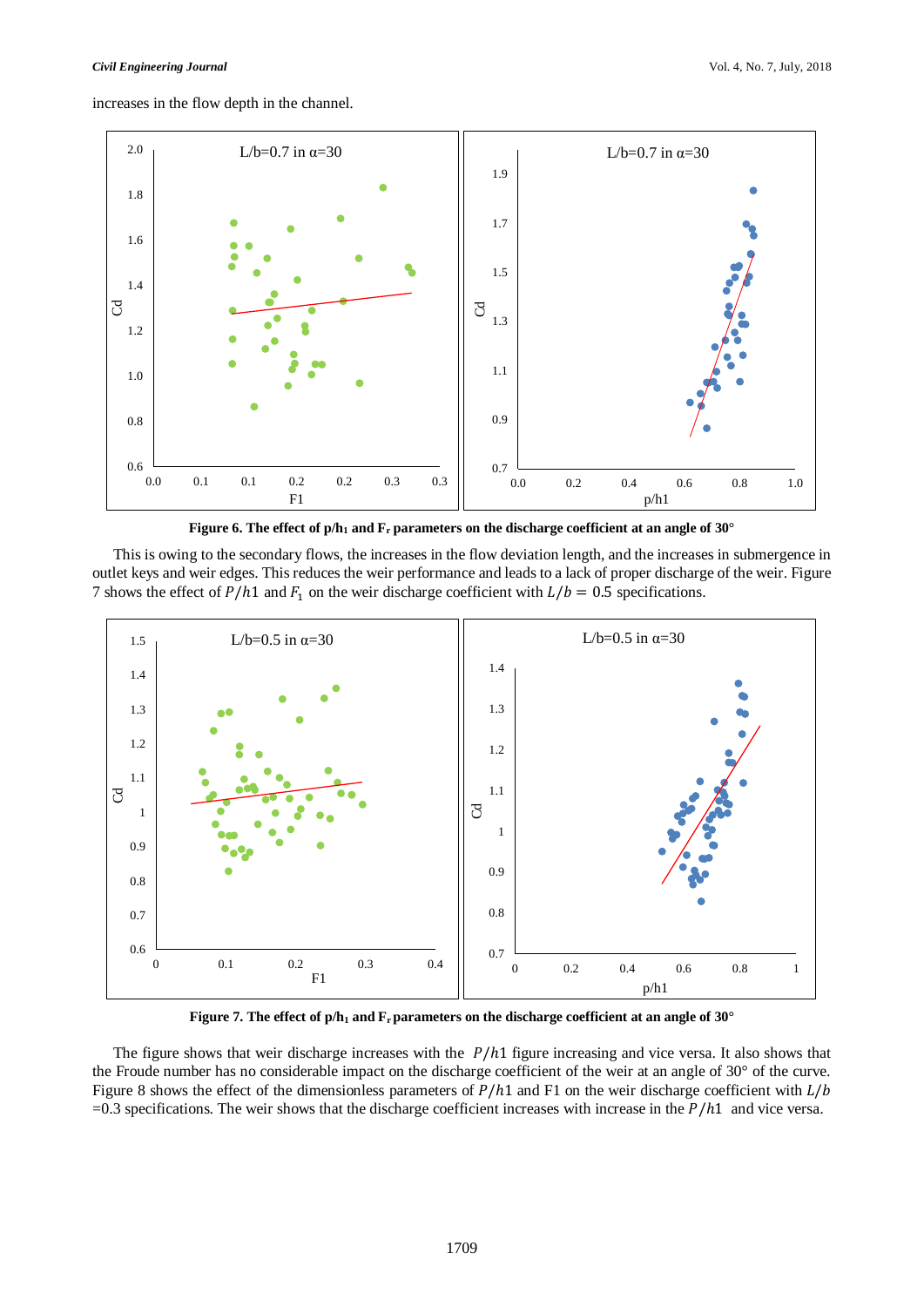



#### **3. 3. Comparison of C-Type Piano Key Side Weirs at 30° and 120° Sections of a Curved Channel**

In order to further analysis the output results of both Sections, as shown in Figure 9 the effect of the dimensionless ratio of  $P/(h1)$  on the discharge coefficient of the C-Type Piano Key Side Weirs. Also, Figure 10 shows the effect of the dimensionless ratio of Froude on the discharge coefficient of the PKSW. The figure shows a direct relationship between parameter  $P/h1$  and Cd.



**Figure 9. Comparison of the effect of p/h1 on Cd for C-Type Piano Key Side Weirs at 30° and 120° Section**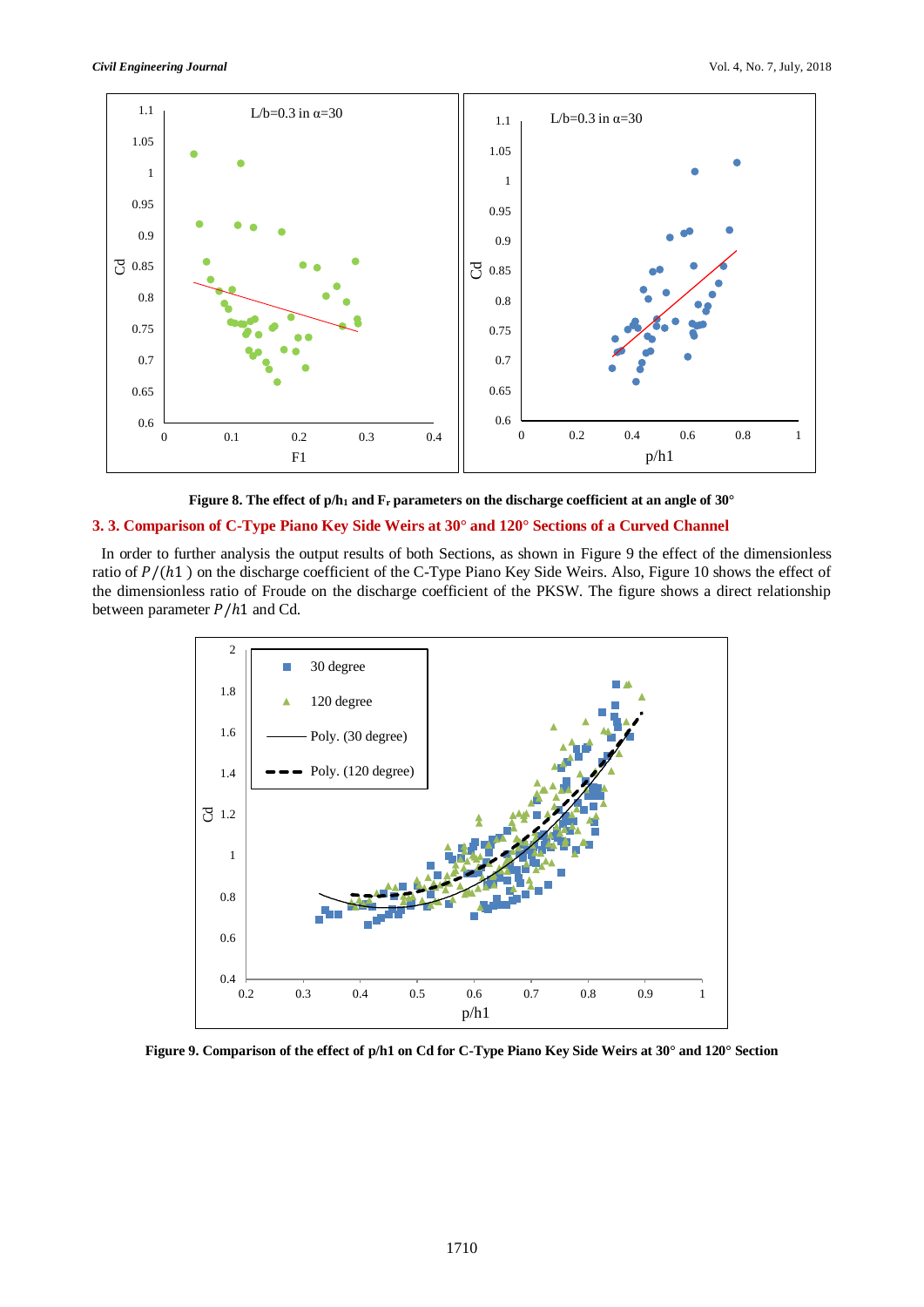

**Figure 10. Comparison of the effect of Fr on Cd for C-Type Piano Key Side Weirs at 30° and 120° Sections**

#### **3.4. Presentation of a Discharge Coefficient Empirical Equation for the PKSW Side Weir**

This research discusses an empirical relation to predict the discharge coefficient of a PKSW and to study its accuracy. A discharge coefficient was presented at the sections of 30° and 120° of the C-type weir using an empirical relationship between the effective inlet parameters and the outlet parameters in Equation 12. Equation 12 shows a proposed equation for the C-type PKSW side weir. It shows that the effect of the parameter  $\frac{P}{L}$  $\frac{1}{h_1}$  on the discharge coefficient is greater than those of other parameters. Therefore, this is the most important parameter to design the weir under these conditions. It can be concluded from studying other parameters that the discharge coefficient never changes considerably by altering the parameters.

$$
C_d = \exp(-0.06\frac{L}{b} - 0.153F_1 + 0.05\frac{L}{r_c} + 2.17\frac{p}{h_1} - 0.67\frac{p_d}{B} + 0.0001\alpha - 1.16)
$$
\n(12)

Figure 11 compares the observational discharge coefficient and the computational discharge coefficient. The 45° line shows 100 percent accuracy. The figure and data distribution show that the presented relation has an acceptable accuracy with the correlation coefficient of 0.88 and an absolute error of 0.091. Consequently, the equation can be used for designing the PKSW side weir in the curve.



**Figure 11. Studying the accuracy of the relation proposed for the PKSW**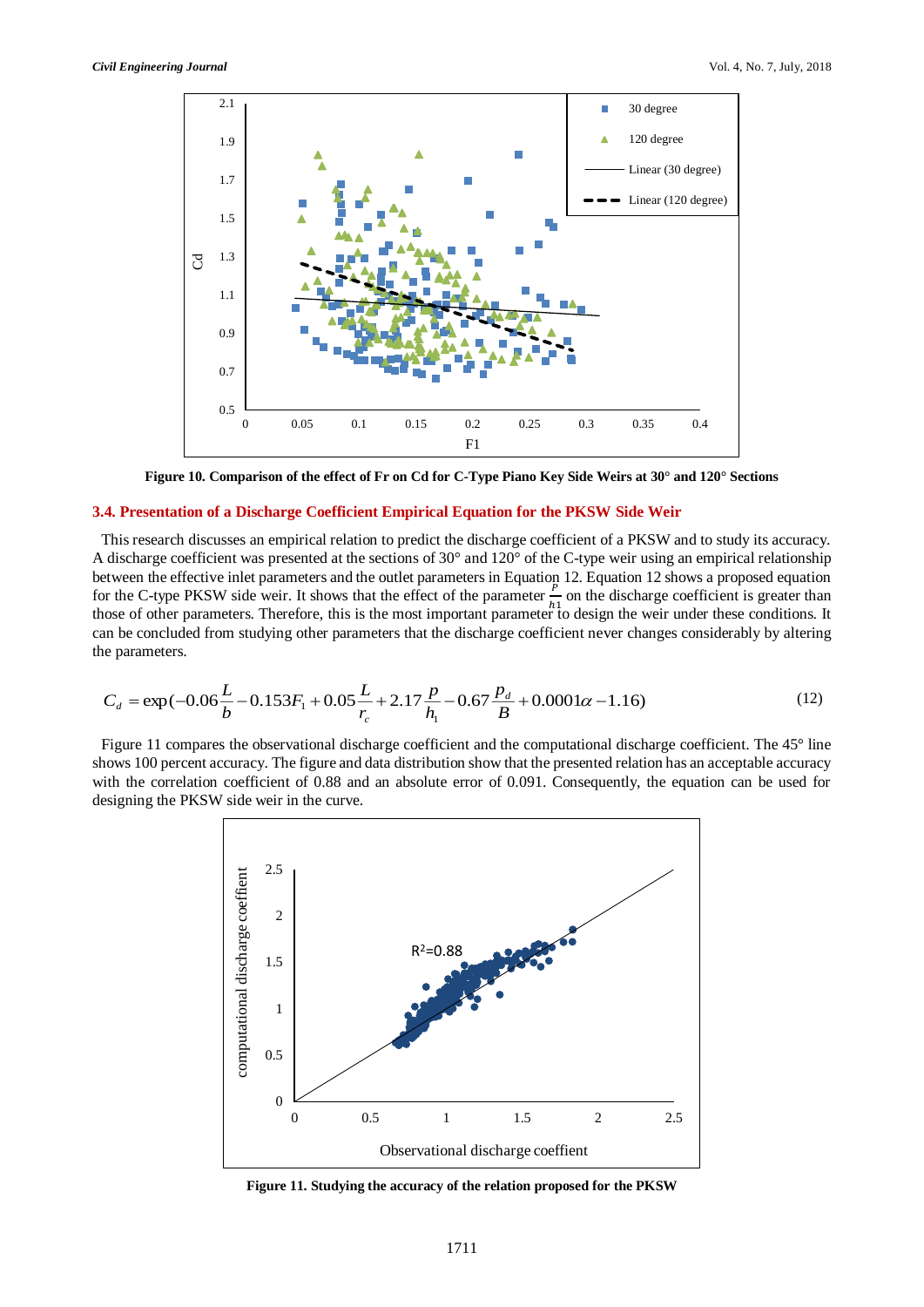#### **4. Conclusion**

This research experimentally discusses the discharge coefficient of a PKSW side weir at 30° and 120° sections of a curved channel. To do so, different models of the weir were designed and accordingly prepared. The parameter P/h1 in PKSW affects the amount of the discharge coefficient at both 30° and 120° angles; it increases with increases in the value of the discharge coefficient. The effect of the parameter P/h1 on low values submerges the weir and reduces its performance. However, the effect of the parameter Fr at 30° is lower than its effect at 120°. Based on the dimensional analysis, an empirical equation was presented in Equation 12 for the discharge coefficient of the C-type side weir in two angles of the curve; the equation can be used for estimating the discharge coefficient of the PKSW. Furthermore, laboratory data analysis showed that the Froude number has no considerable impact on the discharge coefficient of the weir at the 30° angle of the curve. Also, the discharge coefficient decreased with increases in the Froude number of the weir at the 120° angle of the curve.

#### **5. Acknowledgements**

This research was extracted from Mr. Yaser Mehri's Msc. thesis, which was conducted in Soil Conservation and Watershed Management Institute (SCWMI). Hereby, the authors express their gratitude to the authorities of the above Institute for their cooperation.

#### **6. References**

[1] Mahmodinia, S., M. Javan, and Afshin Eghbalzadeh. "The flow field and free surface pattern of the submerged side weir with different lengths." Arabian Journal for Science and Engineering 39.6 (April 2014): 4461-4472. doi: 10.1007/s13369-014-1058-y.

[2] Emin Emiroglu, M., M. Cihan Aydin, and Nihat Kaya. "Discharge characteristics of a trapezoidal labyrinth side weir with one and two cycles in subcritical flow." Journal of Irrigation and Drainage Engineering 140.5 (February 2014): 04014007. doi: 10.1061/(ASCE)IR.1943-4774.0000709.

[3] Lemperiere, F, and Ahmed Ouamane. "The Piano Keys weir: a new cost-effective solution for spillways." International Journal on Hydropower & Dams 10.5 (2003): 144-149.

[4] Kabiri-Samani, A, and Amir Javaheri. "Discharge coefficients for free and submerged flow over Piano Key weirs." Journal of Hydraulic Research 50.1 (August 2012): 114-120. doi: 10.1080/00221686.2011.647888.

[5] Agaccioglu, Hayrullah., M. Emin Emiroglu, and Nihat Kaya. "Discharge coefficient of side weirs in curved channels." Proceedings of the Institution of Civil Engineers-Water Management. Vol. 165. No. 6. Thomas Telford Ltd, (August 2012). doi: 10.1680/wama.11.00007.

[6] Agaccioglu, H, and Yalcin Yuksel. "Side-weir flow in curved channels." Journal of irrigation and drainage engineering 124.3 (May 1998): 163-175. doi:10.1061/(ASCE)0733-9437(1998)124:3(163).

[7] Cosar, A, and Hayrullah Agaccioglu. "Discharge coefficient of a triangular side-weir located on a curved channel." Journal of irrigation and drainage engineering 130.5 (October 2004): 410-423. doi: 10.1061/(ASCE)0733-9437(2004)130:5(410).

[8] Agaccioglu, H., F. Onen, and Fuat Toprak. "Scour around a side-weir at a 30 DG section of a 180 DG alluvial curved channel." Irrigation and Drainage 56.4 (June 2007): 423-438. doi: 10.1002/ird.304.

[9] Kaya, N., M. Emin Emiroglu, and Hayrullah Agaccioglu. "Discharge coefficient of a semi-elliptical side weir in subcritical flow." Flow Measurement and Instrumentation 22.1 (March 2011): 25-32. doi:10.1016/j.flowmeasinst.2010.11.002.

[10] Emiroglu, M, and Nihat Kaya. "Discharge coefficient for trapezoidal labyrinth side weir in subcritical flow." Water resources management 25.3 (December 2011): 1037-1058. doi: 10.1007/s11269-010-9740-7.

[11] Vatankhah, Ali R. "Analytical solution for water surface profile along a side weir in a triangular channel." Flow Measurement and Instrumentation 23.1 (March 2012): 76-79. doi: 10.1016/j.flowmeasinst.2011.10.001.

[12] Vatankhah, Ali R. "Water surface profile along a side weir in a parabolic channel." Flow Measurement and Instrumentation 32 (August 2013): 90-95. doi: 10.1016/j.flowmeasinst.2013.04.010.

[13] Azimi, H, and Saeid Shabanlou. "The flow pattern in triangular channels along the side weir for subcritical flow regime." Flow Measurement and Instrumentation 46 (December 2015): 170-178. doi: 10.1016/j.flowmeasinst.2015.04.003

[14] Aydin, M. Cihan, and Muhammet Emin Emiroglu. "Numerical analysis of subcritical flow over two-cycle trapezoidal labyrinth side weir." Flow Measurement and Instrumentation 48 (April 2016): 20-28. doi: 10.1016/j.flowmeasinst.2016.01.007.

[15] Tiwari, H, and Nayan Sharma. "Turbulent kinetic energy in the upstream of Piano Key Weir." Arabian Journal for Science and Engineering 41.10 (March 2016): 4147-4152. doi: 10.1007/s13369-016-2118-2.

[16] Ghasemzadeh, F., B, Parsa, and Mojtaba Noury. "Numerical study of overflow capacity of spillways (with an emphasis on PKweirs)." E-proceedings of the 36th IAHR World Congress, Hague, The Netherlands. 2015.

[17] Hu, H., Z, Qian., W, Yang., D, Hou, and Dongmei Hou. "Numerical Study of Characteristics and Discharge Capacity of Piano Key Weirs." Flow Measurement and Instrumentation (August 2018). doi: 10.1016/j.flowmeasinst.2018.05.004.

[18] Al-Shukur, A, K., and Ghufraan H. Al-Khafaji. "Experimental study of the hydraulic performance of piano key weir."